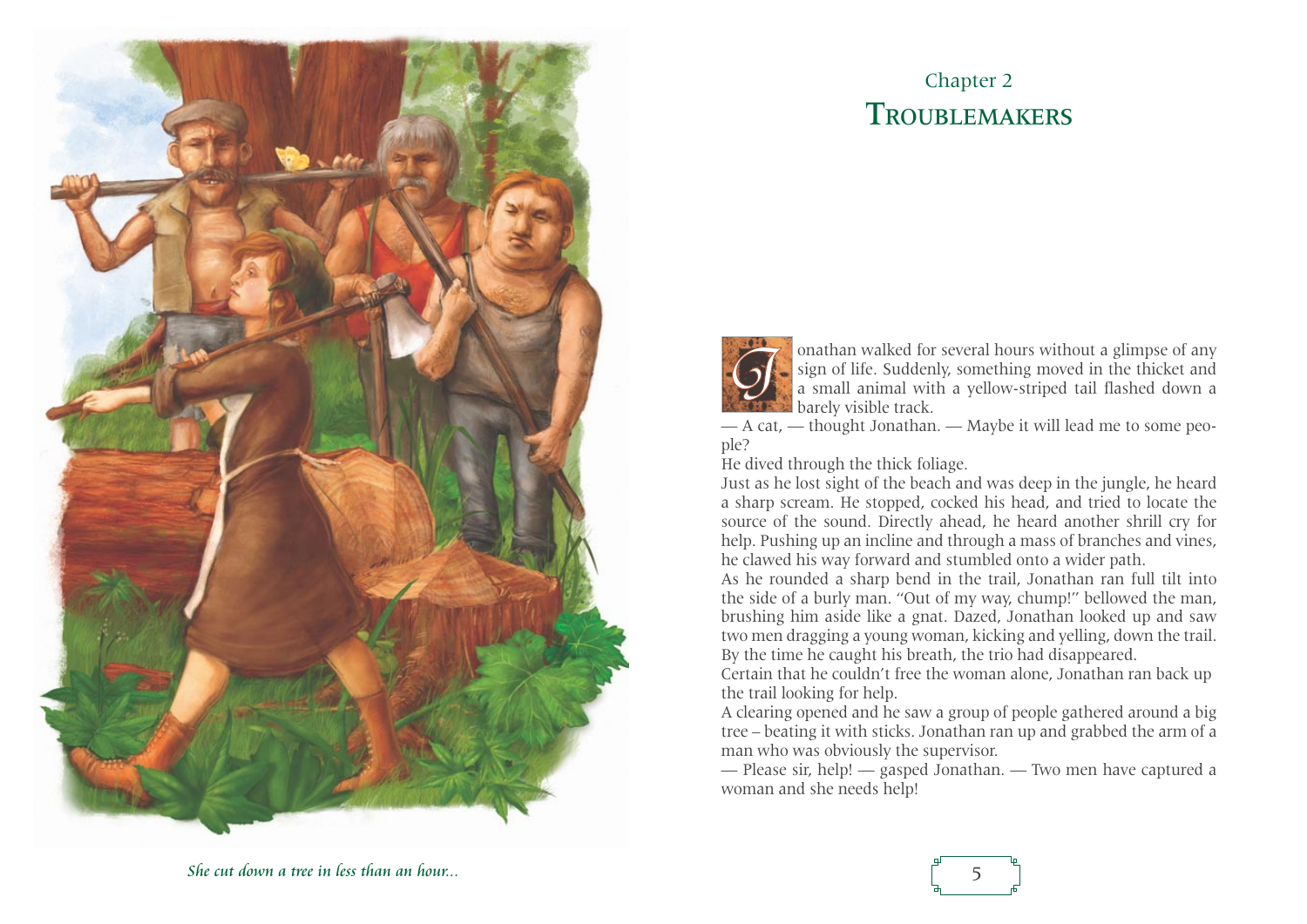— Don't be alarmed, — the man said gruffly. — She's under arrest. Forget her and move along, we've got work to do.

— Arrest? — said Jonathan, still huffing. — She didn't look like, uh, like a criminal.

Jonathan wondered, if she was guilty, why did she cry so desperately for help?

— Pardon me, sir, but what was her crime?

— Huh? — snorted the man with irritation. — Well, if you must know, she threatened the jobs of everyone working here.

— She threatened people's jobs? How did she do that? — asked Jonathan.

Glaring down at his ignorant questioner, the supervisor motioned for Jonathan to come over to a tree where workers busily pounded away at the trunk. Proudly, he said, — We are tree workers. We knock down trees for wood by beating them with these sticks. Sometimes a hundred people, working round-the-clock, can knock down a goodsized tree in less than a month. — The man pursed his lips and carefully brushed a speck of dirt from the sleeve of his handsomely cut coat. He continued, — That Drawbaugh\* woman came to work this morning with a sharp piece of metal attached to the end of her stick. She cut down a tree in less than an hour – all by herself! Think of it! Such an outrageous threat to our traditional employment had to be stopped.

Jonathan's eyes widened, aghast to hear that this woman was punished for her creativity. Back home, everyone used axes and saws for cutting trees. That's how he got the wood for his own boat.

— But her invention, — exclaimed Jonathan, — allows people of all sizes and strengths to cut down trees. Won't that make it faster and cheaper to get wood and make things?

— What do you mean? — the man said angrily. — How could anyone

\*Daniel Drawbaugh, the developer of many intriguing devices from a coin sorter to a clock with a magnetically controlled pendulum, claimed to be the inventor of the first telephone ten years before Alexander Graham Bell. Some say the patent fees were too expensive for his meagre income. Bell, however, patented a telephone device and was thereby able to block Drawbaugh and 600 others from using similar devices because of patent infringement lawsuits. Whether or not Bell was the sole and original inventor of the telephone, he was an authentic scientist, unlike George Selden who appears in a later chapter of this book.



— But sir, — said Jonathan, trying not to offend, — these good tree workers have talented hands and brains. They could use the time saved from knocking down trees to do other things. They could make tables, cabinets, boats, or even houses!

— Listen, you,— the man said with a menacing look, — the purpose of work is to have full and secure employment – not new products. The tone of his voice turned ugly. — You sound like some kind of troublemaker. Anyone who supports that infernal woman is trouble. Where are you from?

Jonathan replied anxiously, — I don't even know Miss Drawbaugh and I don't mean any trouble, sir. I'm sure you're right. Well, I must be going.

With that, Jonathan turned back the way he came, hurrying down the path. His first encounter with the people of the island left him feeling very nervous.



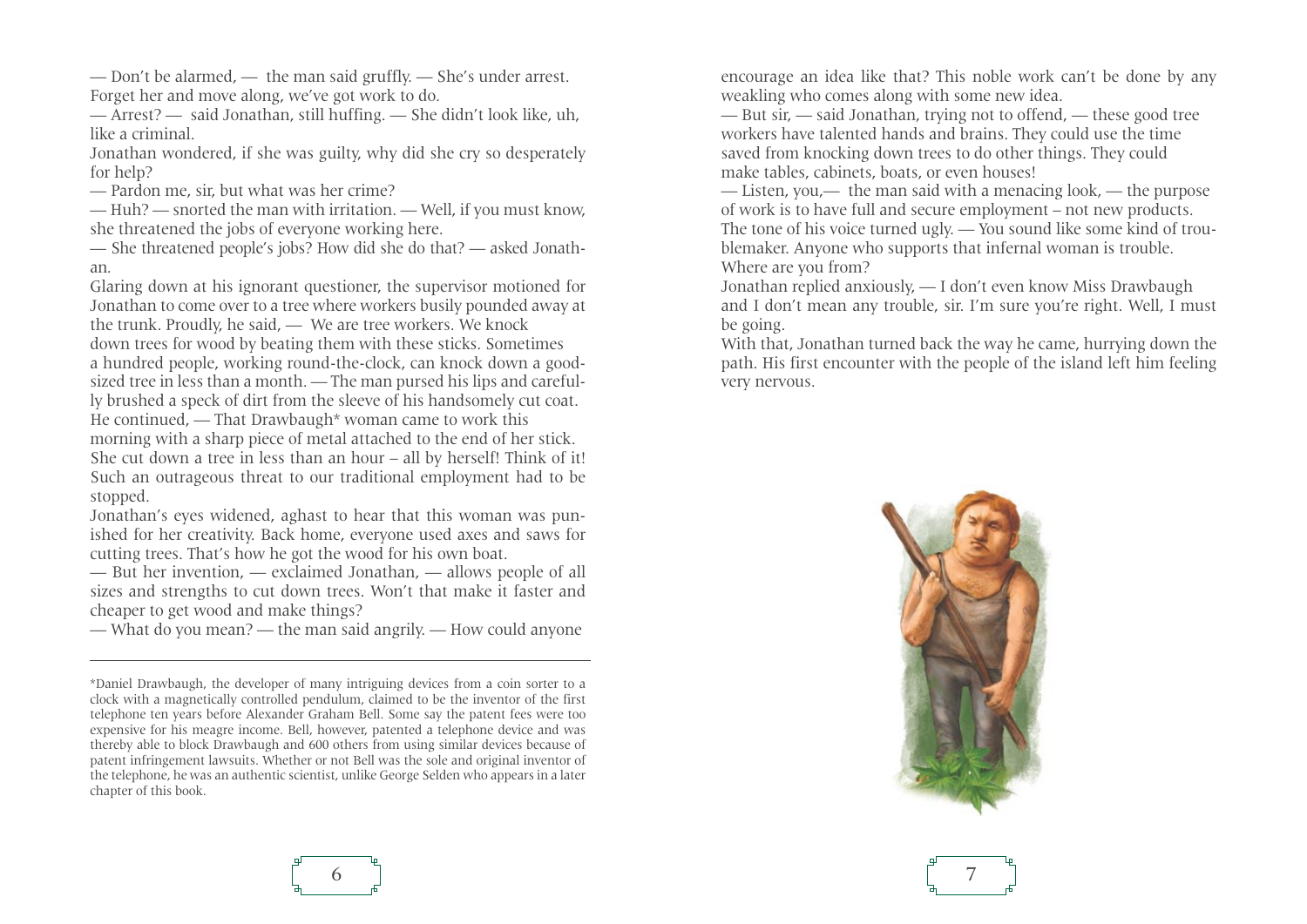## Chapter 3 A COMMONS TRAGEDY



he trail widened a bit as it cut through the dense jungle. The midday sun burned hot overhead when Jonathan found a small lake. As he scooped up some water to refresh himself, Jonathan heard someone's voice warning, "I wouldn't drink the water if I were you."

Jonathan looked around and saw an old man kneeling at the shore, cleaning a few tiny fish on a plank. Beside him was a basket, a reel, and three poles propped up in the mud, each dangling a line in the water.

— Is the fishing good? — inquired Jonathan politely.

Without bothering to look up, the man replied, somewhat crossly,

— Nope. These little critters were all I got today.

He proceeded to fillet the fish and to drop them into a hot skillet that was set over a smouldering fire. The fish sizzling in the pan smelled delicious.

Jonathan spotted the rough yellow-striped cat that he had followed, already picking at scraps of fish. His mouth watered.

Jonathan, who considered himself an accomplished fisherman, asked, — What did you use for bait?

The man looked up at Jonathan thoughtfully. — There's nothing wrong with my bait, sonny. I've caught the best of what's left in this

lake.

Sensing a solitary mood in this fisherman, Jonathan thought he might learn more by just remaining silent awhile. Eventually, the old fisher-

man beckoned him to sit beside the fi re to share some fish and a little bread. Jonathan devoured his meal hungrily, though he felt guilty about taking a portion of this man's meagre lunch. After they finished, Jonathan kept quiet and, sure enough, the old man began to talk.

— Years ago there were some really big fish to catch here, — the man said wistfully. — But they've all been caught. Now the little ones are all that's left.

— But the little ones will grow, won't they? — asked Jonathan. He stared at the lush grasses growing in the shallow waters along the shore where many fish might lurk.

— No. People take all the fish, even the little ones. Not only that, people dump rubbish into the far end of the lake. See that thick scum along the far side?

Jonathan looked perplexed. — Why do others take your fish and dump rubbish in your lake?

— Oh, no, — said the fisherman. — this isn't my lake. It belongs to everyone – just like the forests and the streams.

— These fish belong to everyone ...— Jonathan paused, — including me?

He began to feel a little less guilty about sharing a meal that he had no part in making.

— Not exactly, — the man replied. — What belongs to everyone really belongs to no one – that is, until a fish bites my hook. Then it's mine. — I don't get it, — said Jonathan, frowning in confusion. Half speaking to himself, he repeated, — The fish belong to everyone, which means that they really belong to no one, until one bites your hook. Then, the fish is yours? But do you do anything to take care of the fish or to help them grow?

— Of course not! — the man said with a snort of derision. — Why should I care for the fish just so someone else can come over here at any time and catch them? If someone else gets the fish or pollutes the lake with rubbish, then there goes all my effort!

With a mournful glance at the water, the old fisherman added sadly, — I wish I really did own the lake. Then I'd make sure that the fish were well tended. I'd care for the lake just like the cattleman who manages the ranch over in the next valley. I'd breed the strongest, fattest fish and you can bet that no fish rustlers or garbage dumpers would get past me. I'd make sure of that.

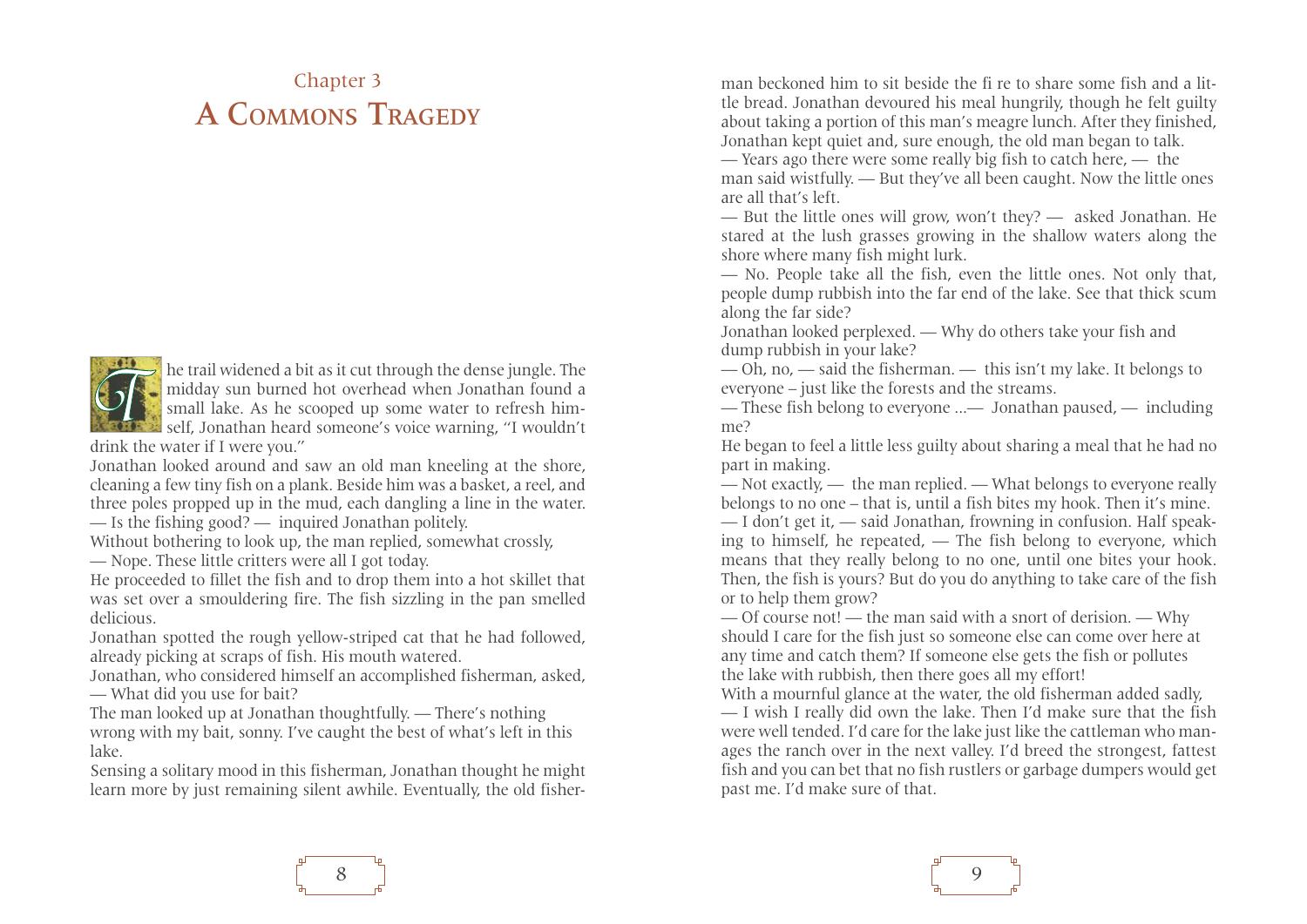

#### This isn't my lake. It belongs to everyone – just like the forests and the streams.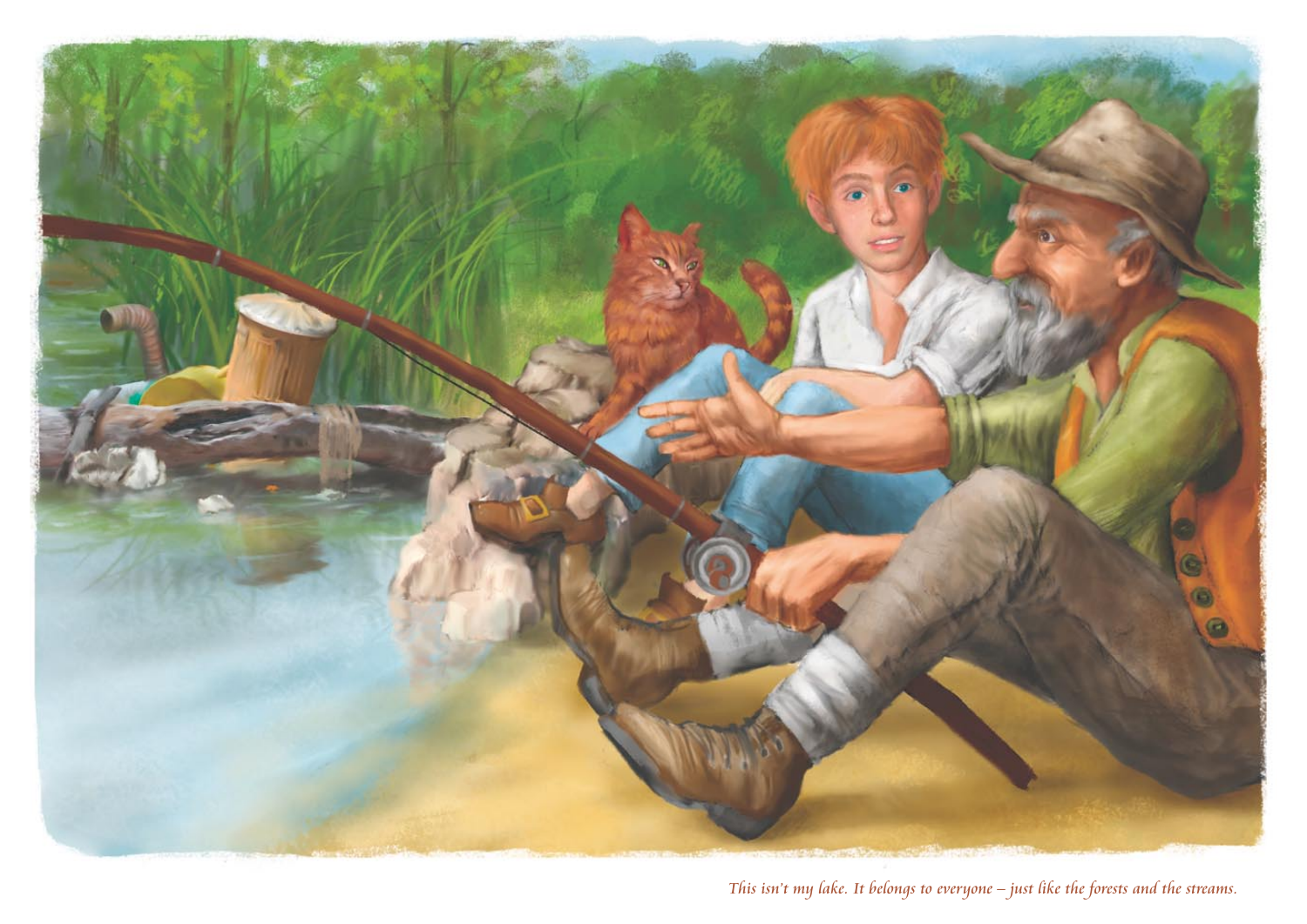— Who manages the lake now? — interrupted Jonathan.

The weathered face of the fisherman grew hard.

— The lake is run by the Council of Lords. Every four years, the Lords are elected to the Council. Then the Council appoints a manager and pays him from my taxes. The fish manager is supposed to watch out for too much fishing and dumping. The funny thing is, friends of the Lords get to fish and dump as they please.

The two sat and watched the wind stir a pattern of ripples across the silver lake. Jonathan noticed the yellow cat sitting erect, sniffing and staring at a fish head on his plate. He tossed the head and the cat caught it neatly with one hooked paw. This feline looked tough, with one ear torn from some old battle.

Mulling over the old fisherman's tale, Jonathan asked, — Is the lake well-managed?

— See for yourself, — the old fisherman grumbled. — Look at the size of my puny catch. It seems that the fish get smaller as the manager's salary gets bigger.



# Chapter 14 ESCALATING CRIMES



 $\gamma$ appy to find a new friend, Jonathan wandered off in a daze. Then, with a start, he realized that he had better pay closer attention to his surroundings or he would not find his way back the next day. He happened to come across a policeman

not much older than himself, who was sitting on a bench reading a newspaper. Jonathan tensed at the sight of the crisp black uniform and shiny gun. But the youthful, open expression on the policeman's face made Jonathan relax. The policeman was totally engrossed in a newspaper and Jonathan glanced over at the headlines: "LORDS APPROVE DEATH PENALTY FOR OUTLAW BARBERS!"

— The death penalty for barbers? — exclaimed Jonathan in surprise. The policeman glanced up at Jonathan.

— Excuse me, — said Jonathan. — I didn't mean to bother you, but I couldn't help seeing the headline. Is that a misprint about the punishment?

— Well, let's see. — The officer read aloud, — "The Council of Lords has just authorized the death penalty for anyone found to be cutting hair without a licence." Hmm, no misprint. What's so unusual about that?

— Isn't that quite severe for such a minor offence? — asked Jonathan cautiously.

— Hardly, — replied the policeman. — The death penalty is the ultimate threat behind all laws – no matter how minor the offence.



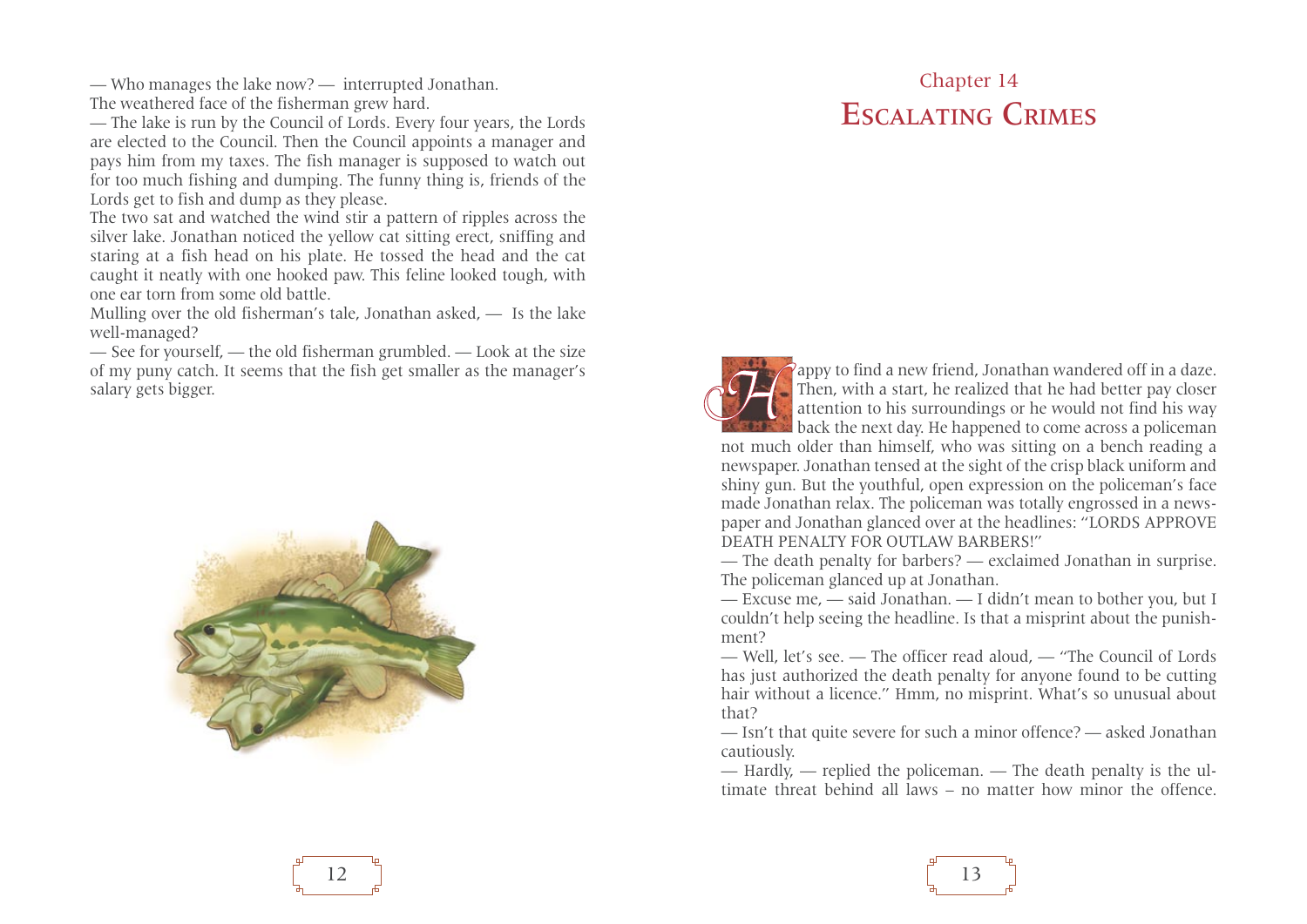

Jonathan's eyes widened.

— Surely you wouldn't put someone to death for cutting hair without a licence?

— Of course we would, — said the policeman, patting his gun for em phasis. — Though it seldom comes to that.

— Why?

— Well, every crime escalates in severity. That means the penalties in crease the more one resists. For example, if someone wishes to cut hair without a licence, then a fine will be levied. If he or she refuses to pay the fine or continues to cut hair, then the outlaw barber will be arrested and put behind bars. And, — said the man in a sober tone, — resisting arrest subjects a criminal to severe penalties.

His face darkened with a frown. — The outlaw may even be shot. The greater the resistance, the greater the force used against him.

Such a grim discussion depressed Jonathan. — So the ultimate threat behind every law really is death. Surely the authorities would reserve the death penalty for only the most brutal, criminal acts – violent acts like murder and rape?

— No, — said the police officer. — The law regulates the whole range of personal and commercial life. Hundreds of occupational guilds pro tect their members with licences like these. Tree workers, carpenters, doctors, plumbers, accountants, bricklayers, and lawyers – you name it, they all hate interlopers.

— How do licences protect them? — asked Jonathan.

— The number of licences is restricted to the few who pass the rituals of guild membership. This eliminates the unfair competition of intrud ers with peculiar new ideas, overzealous enthusiasm, backbreaking ef ficiency, or cutthroat prices. Such unscrupulous anti-competitive com petition threatens the traditions of our most esteemed professions. Jonathan still didn't understand.

— Does licensing protect customers?

— Oh, yes. It says so right here.

The policeman turned back to the newspaper reading, — "Licences give monopolies to guilds so that they can protect customers from unwise decisions and too many choices." — Tapping his chest proudly, the policeman added, — And I enforce the monopolies.

— Monopolies are good? — probed Jonathan.

The policeman frowned, lowering his newspaper.

No matter how minor the offence.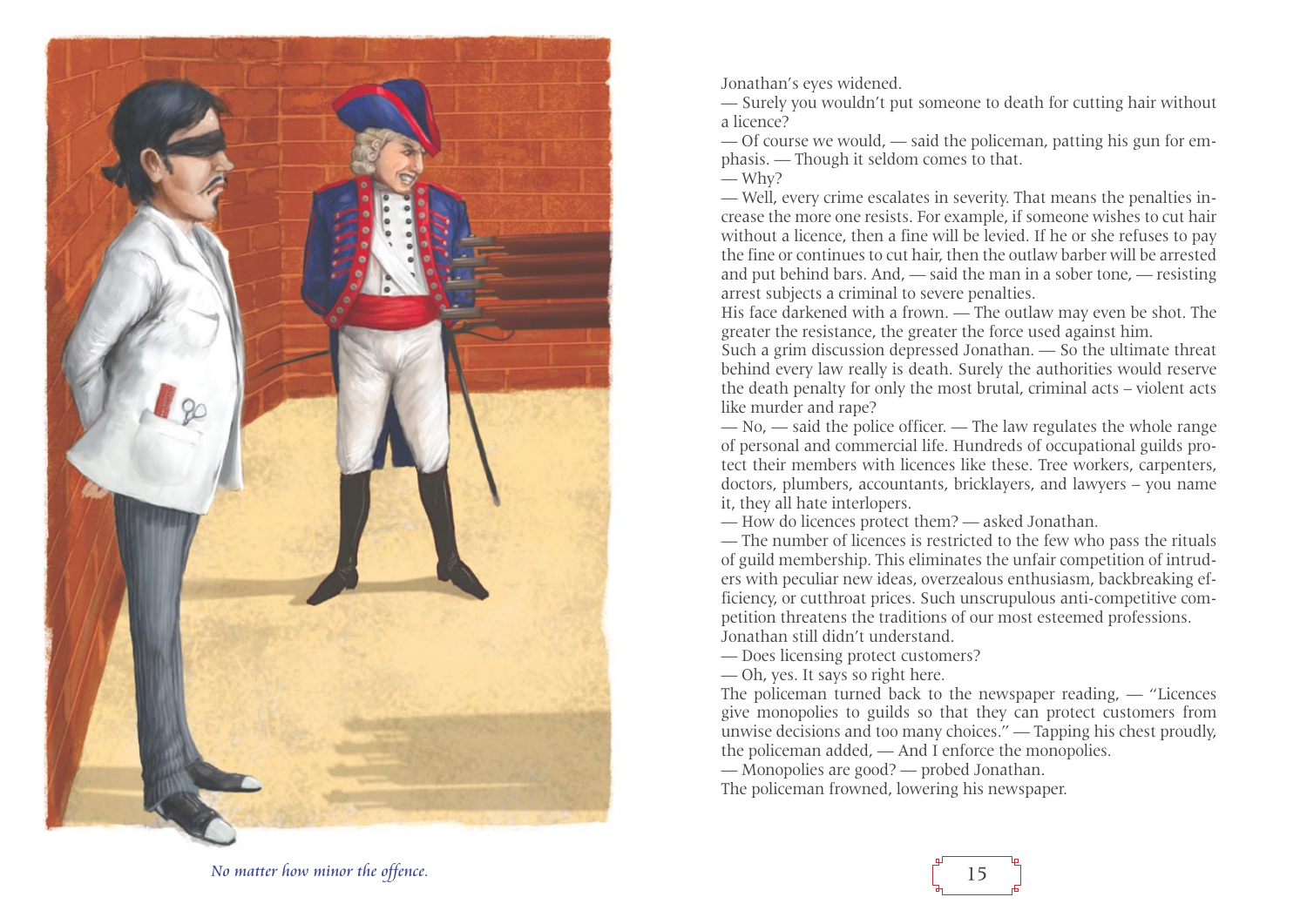— I don't know, really. I just follow orders. Sometimes I enforce monopolies and sometimes I'm told to break monopolies.

— So which is right?

The policeman shrugged. — That's not for me to figure out. The Council of Lords decides and tells me where to point my gun.

Seeing Jonathan's look of alarm, the policeman tried to reassure him. — Don't worry. We seldom carry out the death penalty itself. Few dare to resist since we are diligent at teaching obedience to the Council. It's so rarely mentioned that my chief, Officer Stuart, calls it 'The Invisible  $Gun^{\star}$ .

— Have you ever used yours? — said Jonathan, eyeing the pistol nervously.

— Against an outlaw? — asked the policeman. With a practised motion, he pulled the revolver smoothly from its leather holster and stroked the cold-steel muzzle. — Only once.

He opened the chamber, looked down the barrel, snapped it shut, and admired the gun.

— This is some of the very best technology on the island here. The Council spares no effort to give us the fi nest tools for our noble mission. Yes, this gun and I are sworn to protect the life, liberty, and property of everyone on the island.

— When did you use it? — asked Jonathan.

— Strange you should ask, — he said, suddenly downcast. — A whole year on duty and I never had to use it until just this morning. Some old woman went crazy and started threatening a demolition crew with a stick. Said something about taking back her 'own' house. Ha! What a selfish notion.

Jonathan's heart skipped a beat. He remembered the elegant white house and the dignified woman who claimed ownership. The policeman continued,

— I tried to persuade her to give up. The paperwork was all in order – the house had been condemned to make way for the Lady Tweed People's Park.

Jonathan could barely speak. — What happened?

\*"Invisible Gun" refers to the threat of physical force, to be used against those who refuse to comply with every law that the government enforces. Since people seldom resist the law to the very end, very few individuals realise that the fi nal punishment for every enforced law is imprisonment or death. That is why the "gun" behind the law is "invisible".

— I tried to reason with her. Told her she could probably get off with a light sentence if she came along with me peacefully. But then she threatened me, told me to get off her property! Well, it was a clear case of resisting arrest. Imagine the nerve of that woman!

— Yes, — sighed Jonathan. — What nerve.

The conversation died. The policeman read quietly while Jonathan stood silent, nudging a stone with his foot. Summoning his nerve, Jonathan asked, — Can anyone buy a gun like yours?

Turning a page of the newspaper, the policeman replied,— Not on your life. Someone might get hurt.